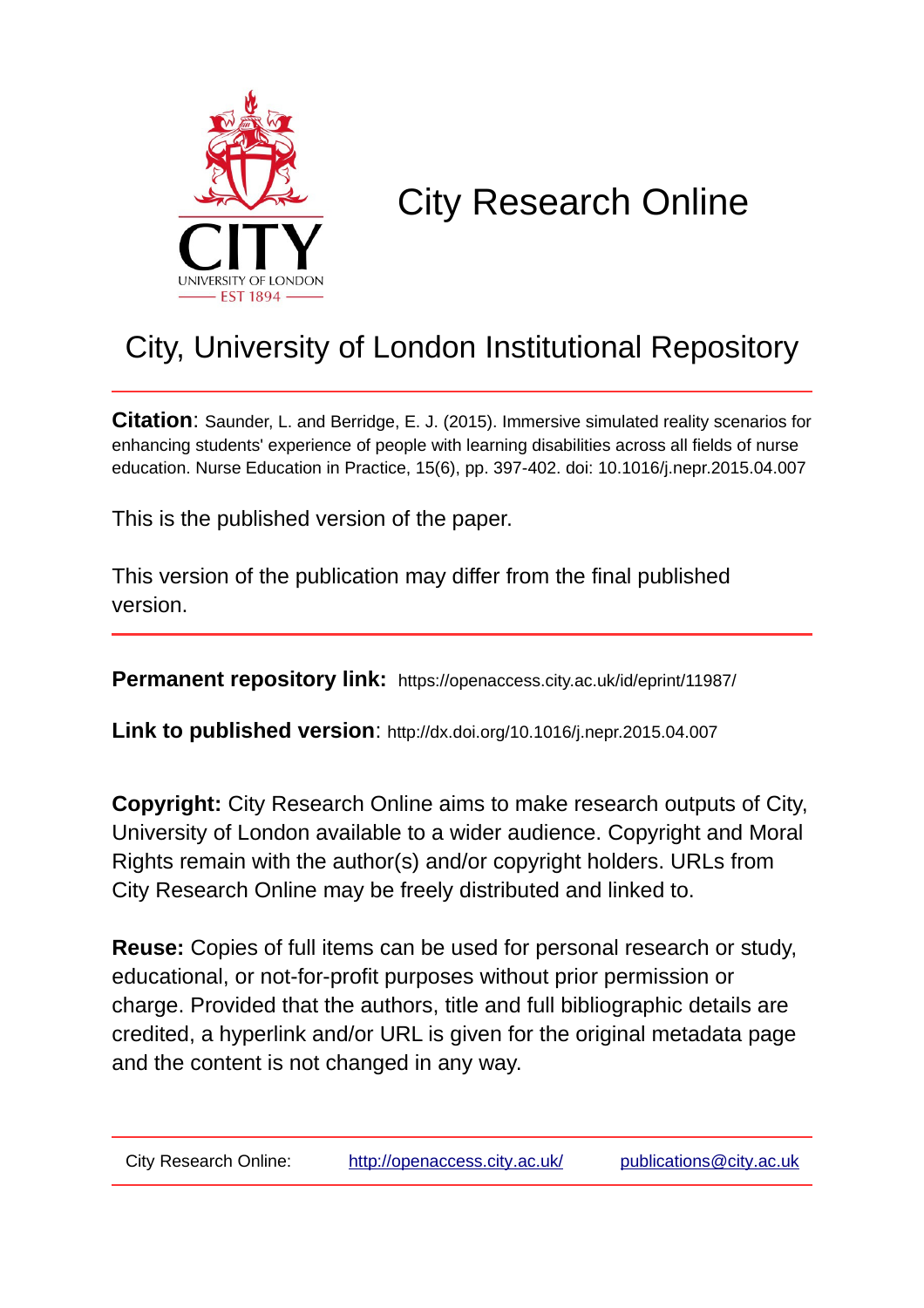Nurse Education in Practice xxx (2015)  $1-6$  $1-6$ 

Contents lists available at ScienceDirect

### Nurse Education in Practice

journal homepage: [www.elsevier.com/nepr](http://www.elsevier.com/nepr)

### Immersive simulated reality scenarios for enhancing students' experience of people with learning disabilities across all fields of nurse education

### Lorna Saunder\* , Emma-Jane Berridge

City University London, United Kingdom

### article info

Article history: Accepted 27 April 2015

Keywords: Nursing Experiential learning Technology-enhanced learning Simulation Shareville **CitySCaPE** 

### **ABSTRACT**

Poor preparation of nurses, regarding learning disabilities can have devastating consequences. Highprofile reports and the Nursing and Midwifery Council requirements led this University to introduce Shareville into the undergraduate and postgraduate nursing curriculum. Shareville is a virtual environment developed at Birmingham City University, in which student nurses learn from realistic, problem-based scenarios featuring people with learning disabilities. Following the implementation of the resource an evaluation of both staff and student experience was undertaken.

Students reported that problem-based scenarios were sufficiently real and immersive. Scenarios presented previously unanticipated considerations, offering new insights, and giving students the opportunity to practise decision-making in challenging scenarios before encountering them in practice. The interface and the quality of the graphics were criticised, but, this did not interfere with learning. Nine lecturers were interviewed, they generally felt positively towards the resource and identified strengths in terms of blended learning and collaborative teaching.

The evaluation contributes to understandings of learning via simulated reality, and identifies process issues that will inform the development of further resources and their roll-out locally, and may guide other education providers in developing and implementing resources of this nature. There was significant parity between lecturers' expectations of students' experience of Shareville.

© 2015 Elsevier Ltd. All rights reserved.

### Introduction

Learning disability is a subject area relevant to all fields of practice of nurse education. Yet in many programmes it is given scant attention. In a review of the international literature related to the factors impacting upon the care that people with learning disabilities receive, [Brown and Kalaitzidis \(2013\)](#page-6-0) identified knowledge, skills, communication, identification of specialised needs and client centeredness as areas where nurses are particularly lacking.

[Lewis and Stenfert-Kroese \(2010\)](#page-6-0) also identified in a study into attitudes, that unfavourable nurse attitudes impact upon the standard of the healthcare delivered to people with learning disabilities.

Corresponding author. Tel.:  $+44$  0207 040 5458. E-mail address: [l.saunder@city.ac.uk](mailto:l.saunder@city.ac.uk) (L. Saunder).

<http://dx.doi.org/10.1016/j.nepr.2015.04.007> 1471-5953/© 2015 Elsevier Ltd. All rights reserved.

Such deficits have been exposed in recent years in the UK in high-profile reports ([Mencap, 2007; DH, 2012\)](#page-6-0). The subsequent Confidential Inquiry into Premature Deaths of People with Learning Disabilities ([Heslop et al., 2013](#page-6-0)) presents robust evidence that inadequate health care is implicated in people with learning disabilities dying prematurely. [Krahn and Fox \(2013\)](#page-6-0) reviewed health inequality related learning disability and identified a number of reports that came out in Australia and the USA at around the same time all promoting improved health care for people with learning disabilities.

In 2010, the Nursing and Midwifery Council (NMC) identified that a key standard of nursing education should be the ability of all nurses across all fields to "be able to recognise and respond to the needs of all people who come into their care including […] people with learning disabilities" [\(NMC, 2010](#page-6-0) p. 17). At this time the University was developing a new curriculum for pre-registration nursing education (undergraduate and postgraduate). The need to include education about learning disabilities in a crowded curriculum meant that a technology-enhanced solution was adopted: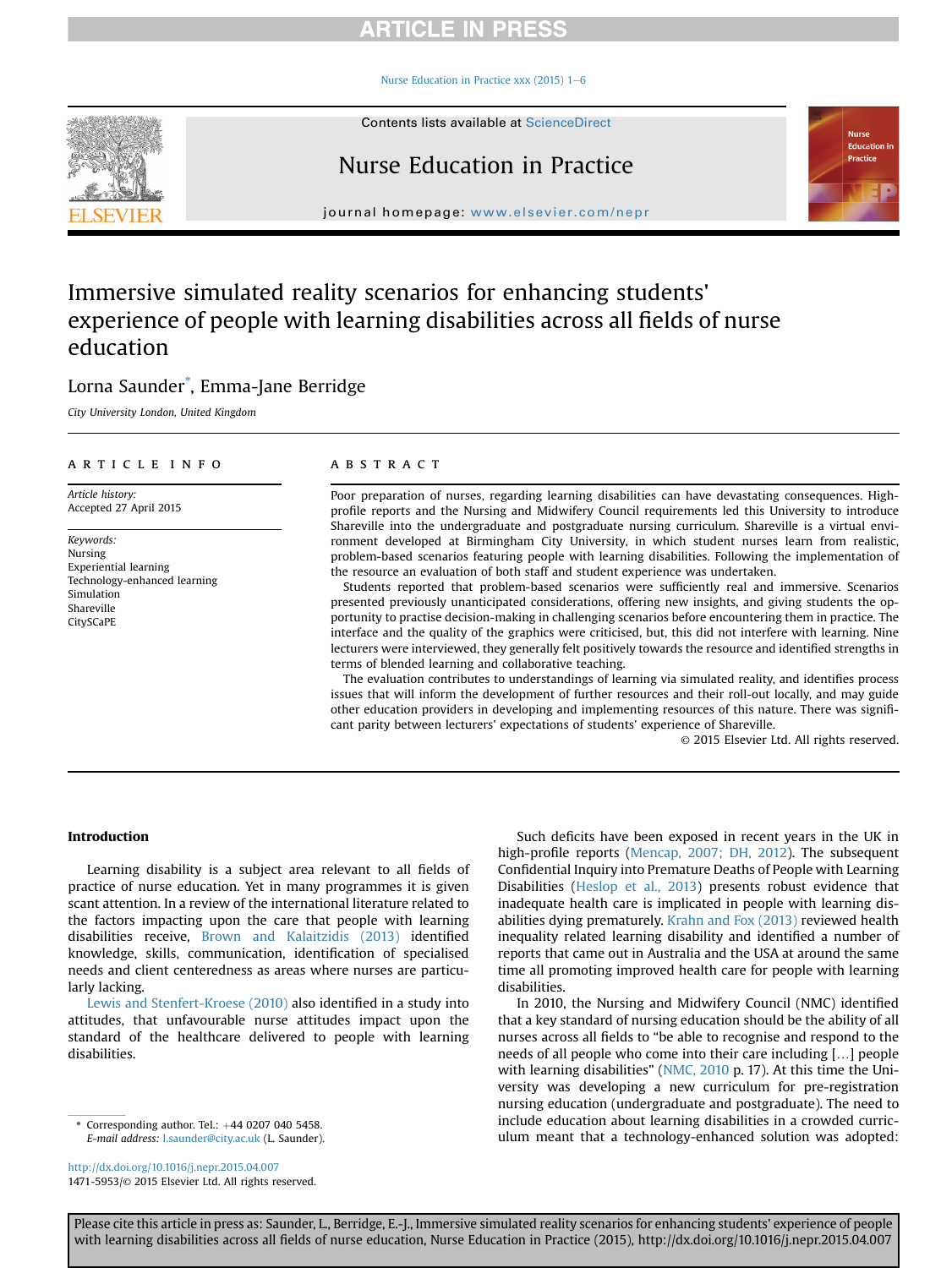Shareville (Shareable, Holistic Assets and Resources, Existing in a Virtual Interactive Lifelong Learning), developed at Birmingham City University, ([http://shareville.bcu.ac.uk\)](http://shareville.bcu.ac.uk).

Shareville is a virtual town where students from different disciplines can interact with video scenarios in simulated real-world contexts [Staley \(2009\)](#page-6-0). It contains an area called Elmwood house which is a residential home for people with learning disabilities, (<http://goo.gl/z85f8g>). The students observe scenarios and select a course of action that they think is appropriate. The consequences of these choices are then played out in another, linked video. Shareville includes a residential home for adults with learning disabilities, with a number of scenarios featuring adult residents, individually or in groups. Nursing students are thus able to respond to and reflect on lifelike scenarios not encountered in real life. Shareville allows for web links and documents to be embedded and easily accessed by students, e.g. guidance and information about good practice, service user experience videos.

Such technology-enhanced serious games are increasingly used in health education. The term serious gaming has been used for sometime and indicates an "educational purpose mixed with the gaming nature" [Ricciardi and De Paolis \(2014\).](#page-6-0) They have been used in a wide range of subject areas such as computational problem solving [Liu et al. \(2011\)](#page-6-0) and engineering [Deshpande and Huang](#page-6-0) [\(2011\)](#page-6-0) A systematic review by [Connolly et al. \(2012\)](#page-6-0) showed that serious games can impact on learning positively, particularly "knowledge acquisition/content understanding and affective and motivational outcomes". In research undertaken in the Netherlands, [Wouters et al. \(2013\)](#page-6-0) found that serious games did encourage more learning but did not necessarily affect motivation, and that such learning was enhanced by other instruction methods and group based activities. Graffl[and et al. \(2012\)](#page-6-0) found that serious games have advantages in teaching technical and non-technical skills in medical education, but that resources may not be fully tested and validated. Whilst Shareville may not fully be described as a serious game, it does contain elements of a gaming approach in that the student can to some degree control the events that occur in the simulation as they would when engaging with more advanced gaming technology.

Another variation of the serious gaming approach within health care education was developed in the UK by the University of Cumbria in their development of Stilwell. Stilwell is an online simulation of a fictional town. [Walsh \(2011\)](#page-6-0) describes the use of narrative pedagogy whereby videos were created about characters in order to provoke thought and learning around various issues that were facing these characters. Stilwell shares similarities with "The Neighborhood" developed in the US by [Giddens \(2007\).](#page-6-0) The Neighborhood also uses storytelling and narrative around characters that reside in a simulated town. The students are given information over time about the characters allowing them to develop case-management skills in real time. Both Stilwell and The Neighborhoood adopt a longitudinal approach in order for students to fully engage with the characters and for them to become real. The information is given to the students over a period of time. Shareville is delivered in a single session. There is a similarity between Shareville and Stilwell in that the topic of learning disability and stigma is covered from a number of perspectives within Stilwell. However where Stilwell has much greater fidelity in the creation of high quality videos using professional actors, there is limited interactivity from a gaming perspective with the resource.

Many students undertaking nurse education may never have the opportunity to gain practical experience of working with people who have learning disabilities during their training. They are unlikely to have a placement specific to learning disability and their first experience of people with learning disability will be in a generic setting. [Peddle \(2011\)](#page-6-0) advocates that simulation and gaming can enable students to develop and apply their learning to situations that they may face in future practice in way that reduces risk to the student and service user.

This paper aims to discuss the implementation of Shareville in the undergraduate and postgraduate pre-registration nursing curricula; the choice and development of scenarios; and present findings of the evaluation by students and staff. [Chickering and](#page-6-0) [Gamson \(1987\)](#page-6-0) outlined seven key pedagogical principles that should be key features of quality undergraduate education. [Jeffries](#page-6-0) [\(2005\)](#page-6-0) used these principles to outline a model for evaluation of online simulation. They key aspects of quality simulation resources are: active learning, feedback, student-faculty interaction, collaborative learning, high expectations, diverse learning and time-ontask. Shareville will be compared against these features in the final discussion section.

### Implementing Shareville

The University runs a program of nursing education that covers all three fields of practice which are adult, child and mental health both at undergraduate and postgraduate level. All of the students on the program regardless of which level or field of practice they are enrolled in were required to receive education around Learning Disability.

The Shareville residential home material was originally designed for use in Learning Disability nursing education. Consequently some adaptation of the content was required to make it more generic, and, since the focus was on adults with learning disabilities, to include children. The University secured an exclusive contract with Birmingham City University to use and adapt Shareville.

The new scenarios for adult and mental health nursing students focused on areas such as introductions to a person with learning disabilities, coping with challenging behaviour, action to be taken in the event of a seizure and role-modelling positive behaviour. Resources for child nursing students were based on the experiences of parents of children with Down's syndrome, autism and attention deficit hyperactivity disorder. The adult resources focussed on actors portraying people with more generic learning disabilities. This enabled students to consider a broad perspective of behaviours and communication issues related to having a learning disability rather than a specific diagnosis.

To optimise participation in Shareville, students used Shareville in classroom sessions facilitated by teaching staff, blending both independent and group work. The teaching room used allows for computers to be pushed down into desks when the computerbased aspect of the session is complete, to facilitate free-flowing communication. An electronic workbook was developed to guide students through the environment during the session. Each session was led by two members of staff, one with expertise in learning disability and the other with expertise in adult, child or mental health nursing, as appropriate. Group size varied from thirteen to twenty-three students (a total of 182 students attended).

Students started the three-hour classroom session with a group discussion of students' personal and professional experience of people with learning disability. Students were encouraged to talk about experiences both positive and negative, and to explore their own values and attitudes. They were then fully briefed on how to use Shareville. They worked through Shareville at their own pace, experiencing the simulated reality scenarios and collating information and reflections in their workbook. This took around an hour. After a break, students discussed their experience in small groups, and identified key considerations that they would need to incorporate into practice to enhance the quality of care delivered to people with learning disabilities.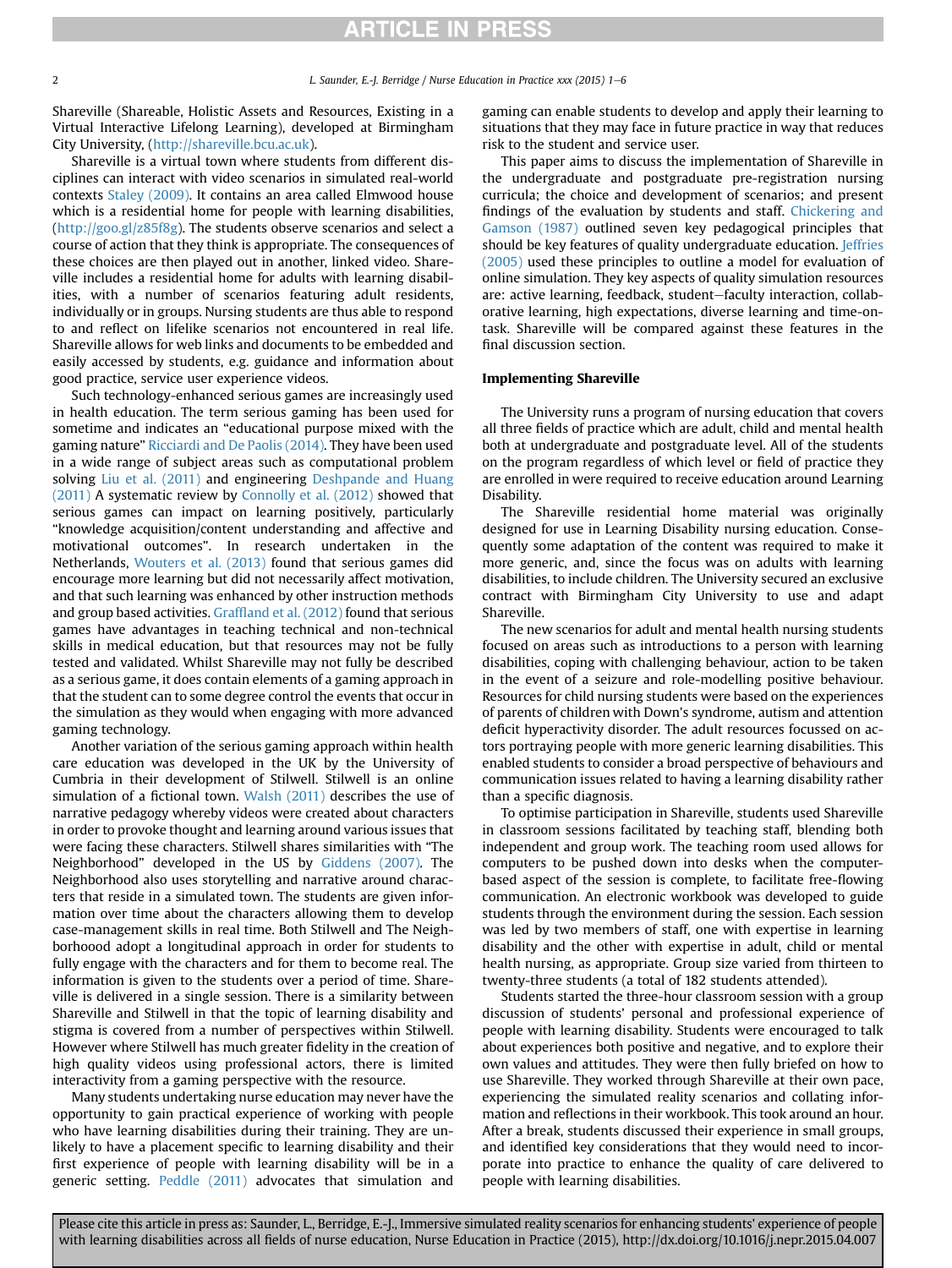### Ethics

Ethical approval for the evaluation research was granted by City University London School of Health Sciences Research Ethics Committee in November 2012, ref: Staff/12-13/23. Informed consent was obtained from all participants and they were given a full participant information sheet, outlining any potential risks and that they were free to withdraw at any time.

### Evaluation of Shareville

### Methods

An exploratory, qualitative research design was chosen to evaluate Shareville, using semi-structured interviews to explore the experiences of students and session leaders. Participants were drawn from the staff and students using Shareville in the classroom as part of the undergraduate and postgraduate Adult, Child and Mental Health Nursing programmes. Staff were invited to participate in interviews before, and approximately one week following the sessions that they facilitated. Nine lecturers were interviewed. Semi-structured interviews focused on expectations, experiences and reflections on using Shareville in blended learning. Interviews (both pre- and post-sessional) were conducted face-to-face or via  $telephone$ , and lasted  $10-15$  min and subsequently transcribed.

Students were invited to participate in interviews by the researcher during the Shareville classroom session. A £10 voucher for a high street store was offered to students as an incentive to participate. Semi-structured interviews with students focused on their experiences and understandings of using Shareville, its usability and acceptability, and the application/transfer of learning. The interviews were undertaken at the student's convenience in the two weeks after the session and lasted between 10 and 25 min. Interviews were recorded and transcribed verbatim. A total of nineteen students were interviewed.

Inductive thematic analysis [\(Boyatzis, 1998\)](#page-6-0) was used: this is a rigorous method for identifying, analysing and reporting patterns (themes) in the data, yielding a rich and detailed account of phenomena ([Braun and Clarke, 2006](#page-6-0)). Interview transcripts were read and re-read, and initial emergent themes were noted. Through rereading, sifting and refinement, initial themes were expanded or merged, and discrepant data were sought.

#### Findings

Interviews were conducted with nineteen students recruited from seven sessions. Five were undergraduate and fourteen postgraduate, six were mental health, nine were adult and four were from child; Nine lecturers were interviewed in total. Three lecturers were interviewed once and six twice.

### Student interviews

The findings from the nineteen student interviews were organised into five main themes relating to: learning, clinical practice, functionality, fidelity and pedagogy.

#### Learning

Participants valued Shareville session as an alternative to the perceived prevalence of didactic teaching methods in their curriculum. Some appreciated the opportunity for visual learning, and one student with dyslexia found this particularly useful.

"Instead of just reading off the board, or something, and telling us, it involved us and made me more aware. I felt like I learnt more than I would have if it was just a lecturer saying stuff.," Child/BSc/ 19/p5

The sense of exploration and discovery in a new environment, control, independent learning and the variation in learning objects all contributed to a sense of enjoyment. Students connected the sense of discovery in the virtual world with how they might experience this in the practice area:

"It was like if you were at work for the first time: you wouldn't necessarily know everywhere and you wouldn't even know certain instructions, you might have to find your way." Adult/PgDip/13/p2

Many students, particularly those with little experience of learning disability found the discussions helpful in promoting understanding.

"The most valuable bit was probably actually seeing the video of the patients and then being able to discuss it with people around you afterwards, because you don't really get an option to do that when you're actually in practice, at the time, because you don't tend to talk about it till much later on." Mental Health/PGDip/9/p4

Some participants mentioned a "fear of saying the wrong thing", suggesting that some preparation prior to the session would have improved their confidence in discussion:

"If we had been given some pre session work, like think about what you think of disability, then people will be able to come with ideas so that we could actually have a really good discussion about it, rather than having to sit there and sit on the spot, because lots of people don't like talking or feel a bit like, oh, what if I say the wrong thing kind of thing". Adult/Bsc/5/p4

A number felt that the response options to scenarios were overly simplistic or restrictive: they would have preferred to have identified their own solutions.

"It would have been good if it had more options so it actually made you have to think a bit deeper about what you're going to select." Child/BSc/18/p1

Others thought that even when they chose a wrong option, this was useful for their learning:

"On the first one, I actually put the wrong option and then it was useful for me to see why it was the wrong option". Child/BSc/17/p4

### Clinical practice

Many participants with no prior relevant experience felt able to relate their simulated experiences to their forthcoming clinical placements.

"Obviously seeing what you would see in practice or what you could come across in practice, that teaches you something  $-$  well, that teaches you a lot." Mental Health/PgDip/3/p6

Shareville helped students to reflect on the decisions they would make in a particular situation and the consequences of these. This emerged as one of the strongest sub-themes.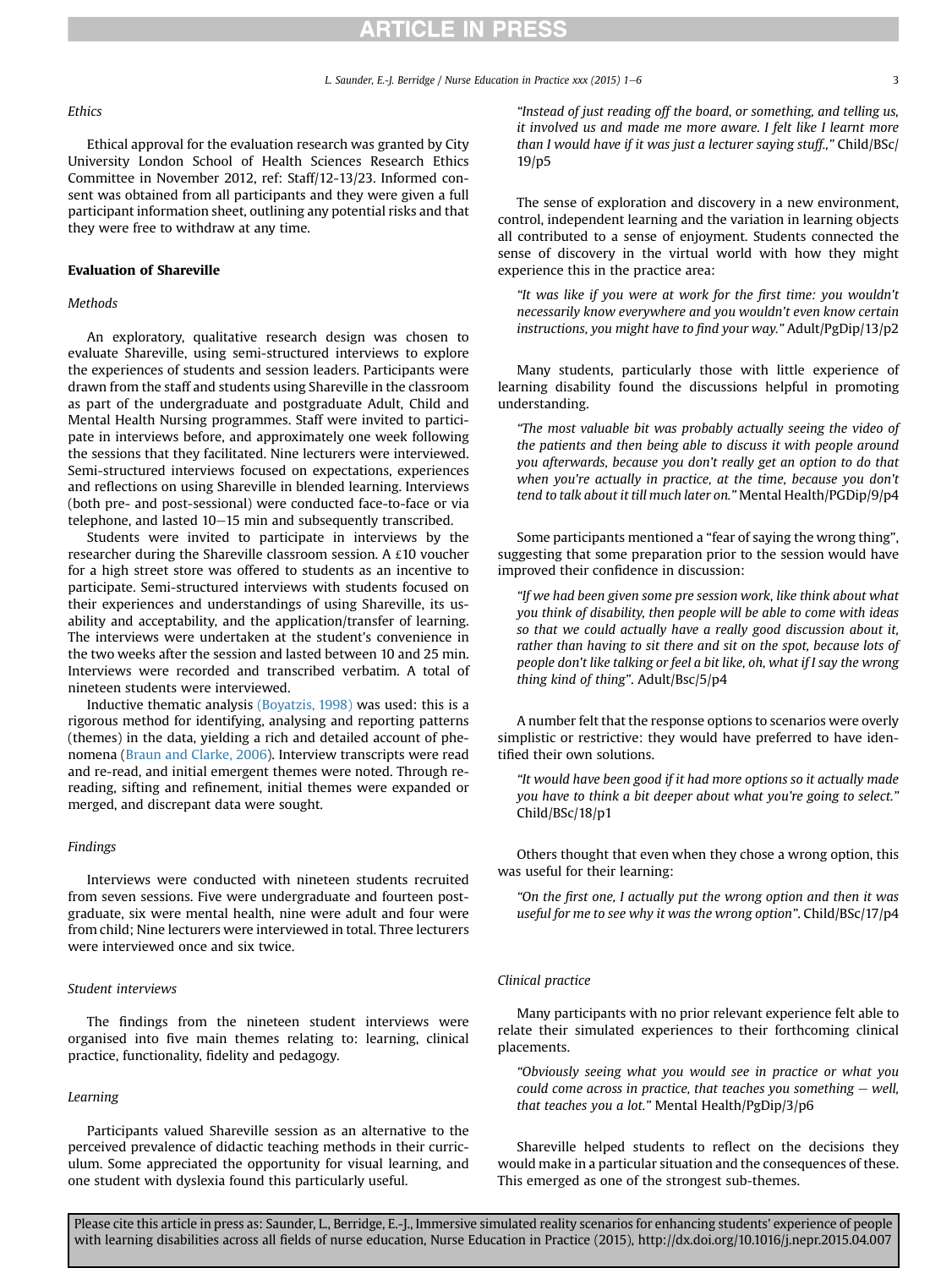L. Saunder, E.-J. Berridge / Nurse Education in Practice xxx (2015)  $1-6$ 

"Really, really useful because I was quite surprised at how much it made me think and I'd then question what I would do." Mental Health/PgDip/8/p2.

The enhanced sense of competence in some cases contributed to a reduction in anxiety.

"I feel a lot more confident now if I'm in setting when I go in placement in May that I'll know how to deal with it more. I think it would have been quite scary otherwise" Child/BSc/17/p5

A minority of participants, who had significant experience of working with people with learning disabilities, felt that Shareville had not fundamentally changed their approach, that the resource did not offer a representative view of people with learning disabilities, and that it was too simplistic for those with experience.

### Fidelity

The fidelity of Shareville was compromised on two levels. Firstly, the child scenarios were acted by lecturers who were familiar to some students: one found this unsettling, though another liked the familiarity. The people with learning disabilities in the adult resource were played by actors. Secondly, participants commented on the fact that videos were overlaid onto a simulated background.

"It was a bit weird, I was a little bit confused because it's kind of real people are acting and then you've got a simulated background. I thought, … could you not put them in a room and then, I think it would just look better". Adult/Bsc/16/p2.

Students were generally able to distinguish these deficits in visual realism from the realism of the scenarios' content.

"I thought they were quite realistic and the way they were acted out gave you a really good insight." Mental Health/PgDip/ 12/p4

"It made us feel part of it, as if we were actually there, on our first day in the centre." Adult/PgDip/ 6/p2.

One student, with relevant clinical experience and a familiarity with serious gaming, felt that the quality of the resource and learning experience was low.

"I personally didn't find it particularly immersive at all. I essentially just saw it as looking at a screen, clicking on a video and making the decision. But the actual element of you being in the ward or in the care home and interacting with the patients, I didn't get any sense of that". Mental Health/PgDip/1/p2.

Immersion into the simulated scenarios was enhanced by the use of headphones: students reported that working individually and blocking out background noise enhanced the experience. Significantly, despite the limits to realism noted above, some students experienced emotional responses, for example to challenging behaviours.

"There was one particular man that is really crying and sort of hitting himself on the head and getting really upset, and I found that definitely affected me even though, like I say, I knew it wasn't real." Adult/PgDip/10/p3

Some students noted the opportunity to rehearse challenging situations and to process their own emotional responses:

"I think in fact more of that kind of thing might help, almost so people can test their reactions and things. All of those scenarios could be really challenging, depending on people's different backgrounds. But I think any, any sort of opportunity to practice that is really good." Adult/PgDip/6/p3.

#### Shareville as a pedagogy

The greatest disparity in student views concerned Shareville's pedagogical approach. Some variation in views about technical difficulties emerged, and lecturers' different facilitation styles. Some students found the lesson format helpful but others would have preferred to explore the resource independently and resented having to wait for others to catch up:

"I felt like it was just a bit fragmented maybe, like I was getting on to one thing [then] I had to sit and wait for everybody else to do that before I could go on and do the next thing." Adult/PgDip/ 7/p3.

Many of the students found that once they were engaged with Shareville they did not wish to be disturbed and wanted to work independently; others would have preferred to work together.

There were also different views about the use of discussion. Some found it helpful in making sense of the experience:

"I think it was useful for people to share those experiences because quite a few people in the class hadn't worked with people with learning difficulties before." Adult/PgDip 4/p4.

Others felt that they had not been given an opportunity to fully discuss the scenarios and how they could approach such situations in practice. Good discussion might depend on good facilitation:

"People didn't perhaps feel comfortable sharing because there wasn't a, I don't know, free and easy discussion going on. People weren't encouraged, I don't think". Mental Health/PGDip/8/p5

### Teachers' interviews

### Pre-Shareville interviews

Prior to the sessions, lecturers felt generally positive about using the resource, though some expressed anxiety about possible technical difficulties. An adult nursing lecturer thought the blended learning approach appropriate for adult nursing students.

Various concerns were raised however: for example, about the material's suitability for students on different programmes and for students having different levels of experience. Shareville also does not represent the ethnic diversity of East London.

One lecturer felt that virtual exposure to people with learning difficulties was preferable to a short clinical placement.

"If you give somebody a very brief exposure, what you are saying is oh come and have a look at some people with learning disability … Ethically, it feels quite clean to me". Adult lecturer/1/p1

But one learning disability specialist feared that scenarios depicting aggression and violence could strengthen negative stereotypes.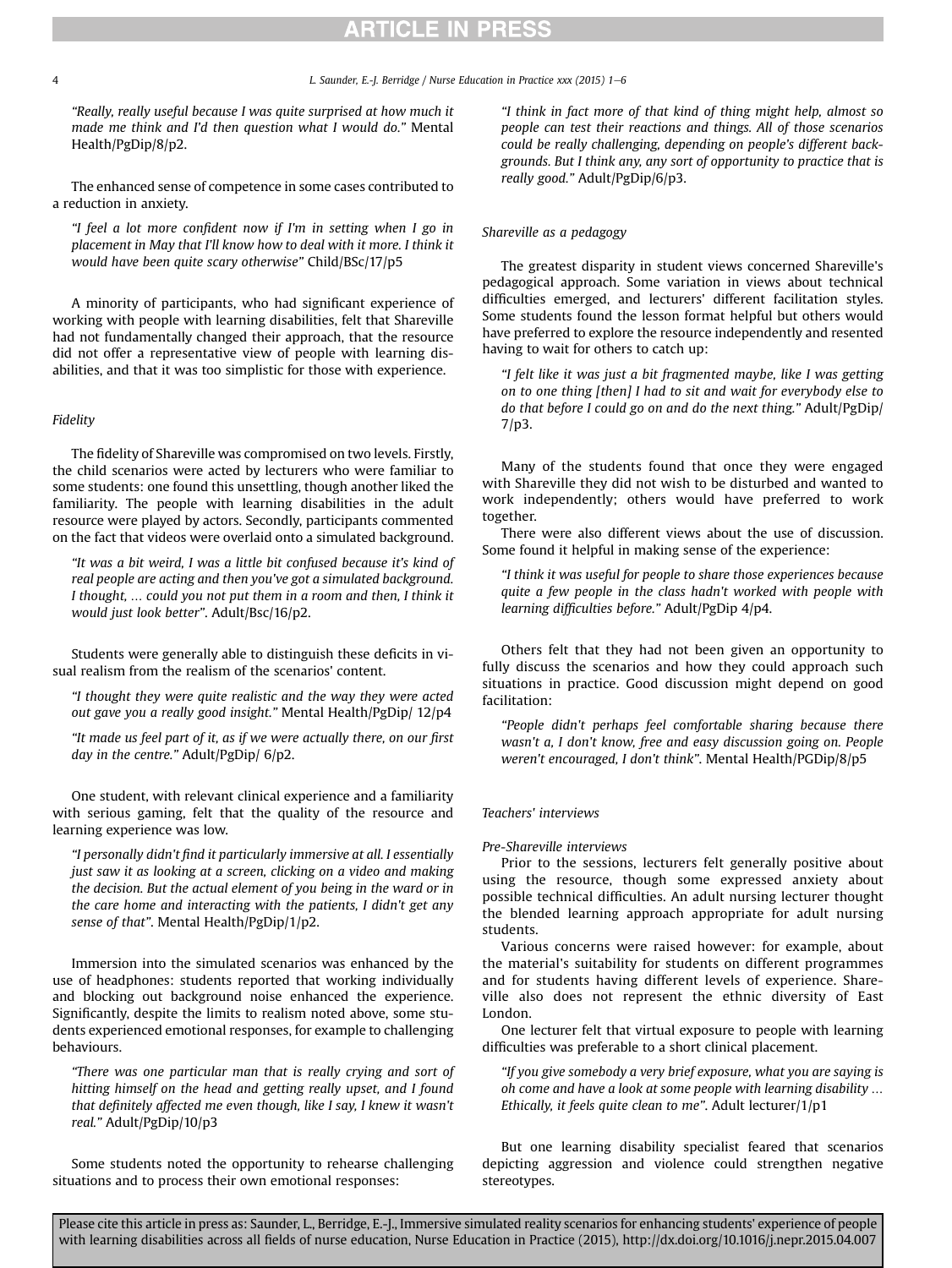### Post-Shareville interviews

On the issue of students' prior experience or lack of it, lecturers were divided. One felt that for nursing students who had prior experience of learning disability,

"It cemented their experience and emphasised how useful it would be and leave you with transferable skills."Adult lecturer/2/p4

#### However, another reported that.

"A couple of [PgDp mental health students] I spoke to just thought it was a bit ridiculous really". Mental Health lecturer/2/p1

Another adult lecturer felt that having experience actually helped the students engage more fully with the scenario as they had greater understanding of the issues.

One thought that for students without experience Shareville helped to draw together a lot of concepts that had only been theoretical up until that point such as "dignity, compassion, safety and clinical skills". One of the strongest themes was the value that lecturers placed on delivering blended learning in a class-room setting. The opportunity for students to explore feelings and ideas within group discussion was seen as vital. One thought it stimulated more thinking than a traditional didactic session.

"They were coming up with some really good stuff which I don't think they would have got from a normal teaching session with loads of PowerPoints." Adult lecturer/3/p4.

One learning disabilities expert thought that students would benefit from thinking about to relate to a person with learning disabilities prior to actually doing it.

"You're encouraged to take a little time to think of what you're doing before you act, which is really important when you are in the field. Not just to barrel on in and do what you would do with someone who didn't have a learning disability". Learning Disability practitioner/1/ p3

There was congruence between data from lecturers and from students. Lecturers also valued the opportunity to learn from one another (adult, child and mental health nursing specialists and learning disability specialists).

### Discussion

The generally positive evaluation of Shareville, and the reporting of outcomes such as improved confidence, knowledge and decision-making, reflects [Connolly et al. \(2012\)](#page-6-0) review. [Petit dit](#page-6-0) [Dariel et al. \(2013\)](#page-6-0) identify that enhanced clinical reasoning is a particular feature of serious gaming, and this has clearly emerged in the findings of this study. There were inevitable discrepancies in students' preferences around the length and structure of the session ([Blakely et al., 2009; Phillips et al., 2013\)](#page-6-0).

There appeared to be differences between students who had experience of learning disability and those who did not: more data might demonstrate this more robustly. Some students noted limited fidelity. [Ellaway et al. \(2009\)](#page-6-0) examines the concept of fidelity and reasons that resources with limited fidelity presentation can be equally immersive and contribute to learning by drawing on a strong narrative. The example of the man crying and headbanging may be an example of this. If Shareville is compared to resources with a stronger narrative such Stilwell and The Neighborhood, it could be seen to be lacking in terms of the fidelity of the

characters themselves. The students engaging with the resource know very little about the characters other than their diagnosis and some clinical information. This is potentially perpetuating negative stereotypes of service users as the total of their diagnosis and behaviour rather than as complex individuals.

It is useful to consider Shareville within a theoretical context. [Jeffries \(2005\)](#page-6-0) applied [Chickering and Gamson \(1987\)](#page-6-0) seven pedagogical principles to using simulation in education in order to promote student satisfaction and learning. These will be considered in turn and how these were achieved during the design and implementation of Shareville.

Active Learning  $-$  Students learn best when engaged in activities that require active participation. Shareville requires students to engage with and direct their own inquiry in order to complete tasks and activities, and to join discussions.

Feedback  $-$  Students gain feedback in Shareville from the choices they make within the scenarios. The scenarios are accompanied by written comments regarding the situation and some explanation. Students also gained feedback through the group discussion process within the classroom.

Student-faculty interaction  $-$  Staff joined students in classroom discussions. Also, staff sought students' opinions in the early stages of the development of the project. Students could have been more closely involved in the design of the scenarios.

Collaborative learning  $-$  The students are encouraged to work together in groups to discuss the material and topic at various stages, and to draw together their learning into recommendations for their own future practice.

High Expectations  $-$  The staff facilitating the Shareville session, expected students to engage with and actively and participate fully with both the simulated reality and group discussion.

Diverse learning  $-$  Shareville has a number of different tasks that encourages learning in a number of different ways. This includes simulating experience, collation of factual knowledge, and then processing of the information through group processes. Using an online multi-media resource may appeal more to students who are visual learners. However it should be noted that the design of Shareville did not specifically consider the needs of students who have dyslexia or visual impairments that may have affected their ability to engage with the resource.

Time on Task  $-$  Through the process of delivering Shareville it became increasingly clear that students found it difficult to concentrate on screen based tasks for more than an hour. Clear signposts were given throughout the session as to how long would be spent on each activity allowing the students to maintain their focus. Inevitably, timings do not reflect the pace of work of all students equally.

Overall the design, delivery and context of Shareville has been demonstrated to have achieved all of the pedagogical principles of the model. Whilst the packaging, in terms of the graphics may have significant room for improvement the underlying scaffolding of the resource is pedagogically sound.

#### Limitations

There were a number of limitations in the design of the resource. A limited budget did not allow for professional actors to be employed, and a short project development time frame limited the time given to scripting the scenarios.

The evaluation sample was small (student  $n = 19$  teachers  $n = 9$ ), and participants were self-selecting, which may have led to bias in the findings. Students who did not participate may have been less satisfied. This study does not measure whether using Shareville actually results in any changes in knowledge, values and attitudes. The evaluation did include more post graduate students than undergraduate, which may have influenced findings.